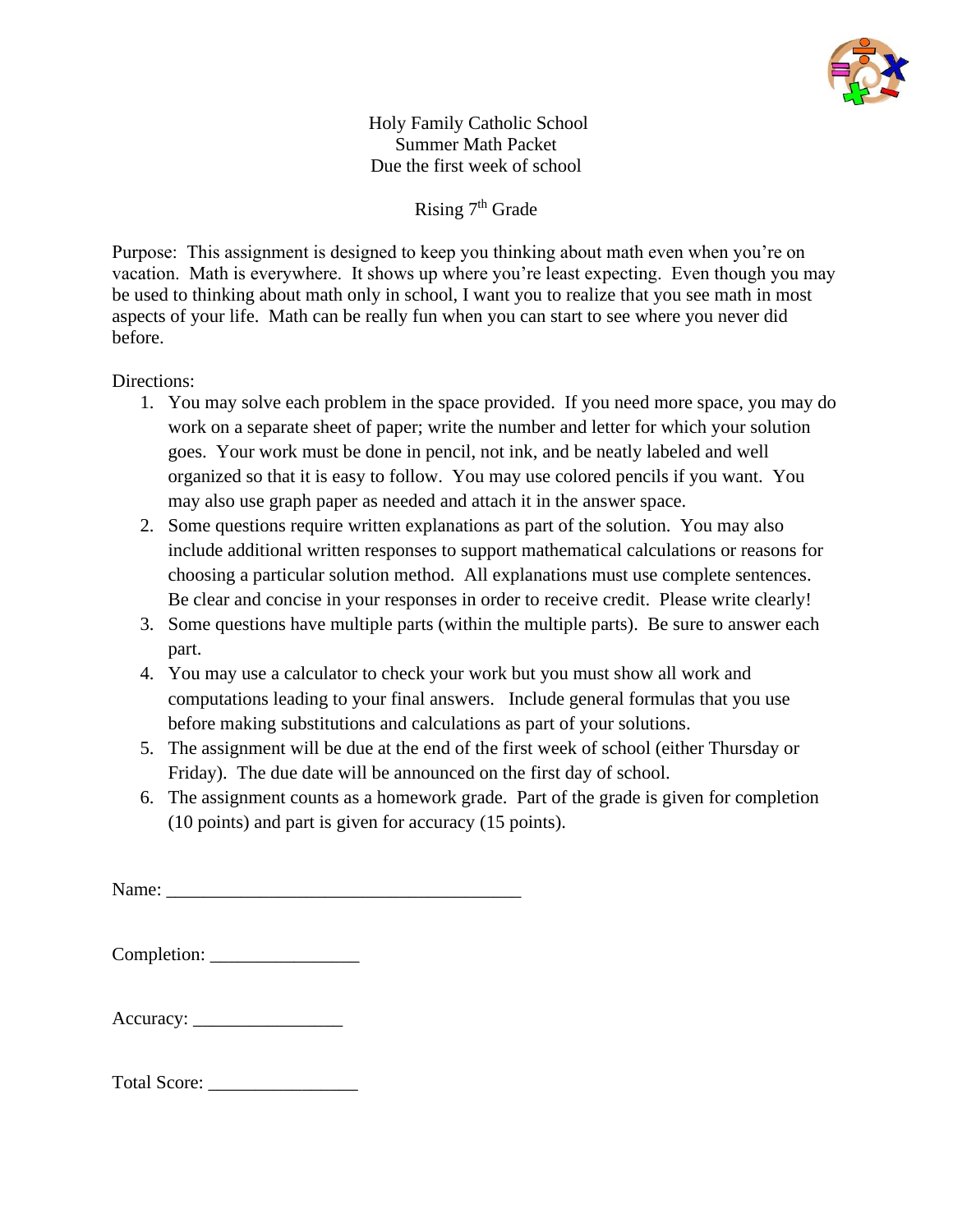- 1. Simplify the following. Show all work. Fractions must be written in simplest form.
- a.  $5(8-2)+3-8 \div 2$ b.  $62.5 + 8.14$ c.  $17.4 \times 28.26$

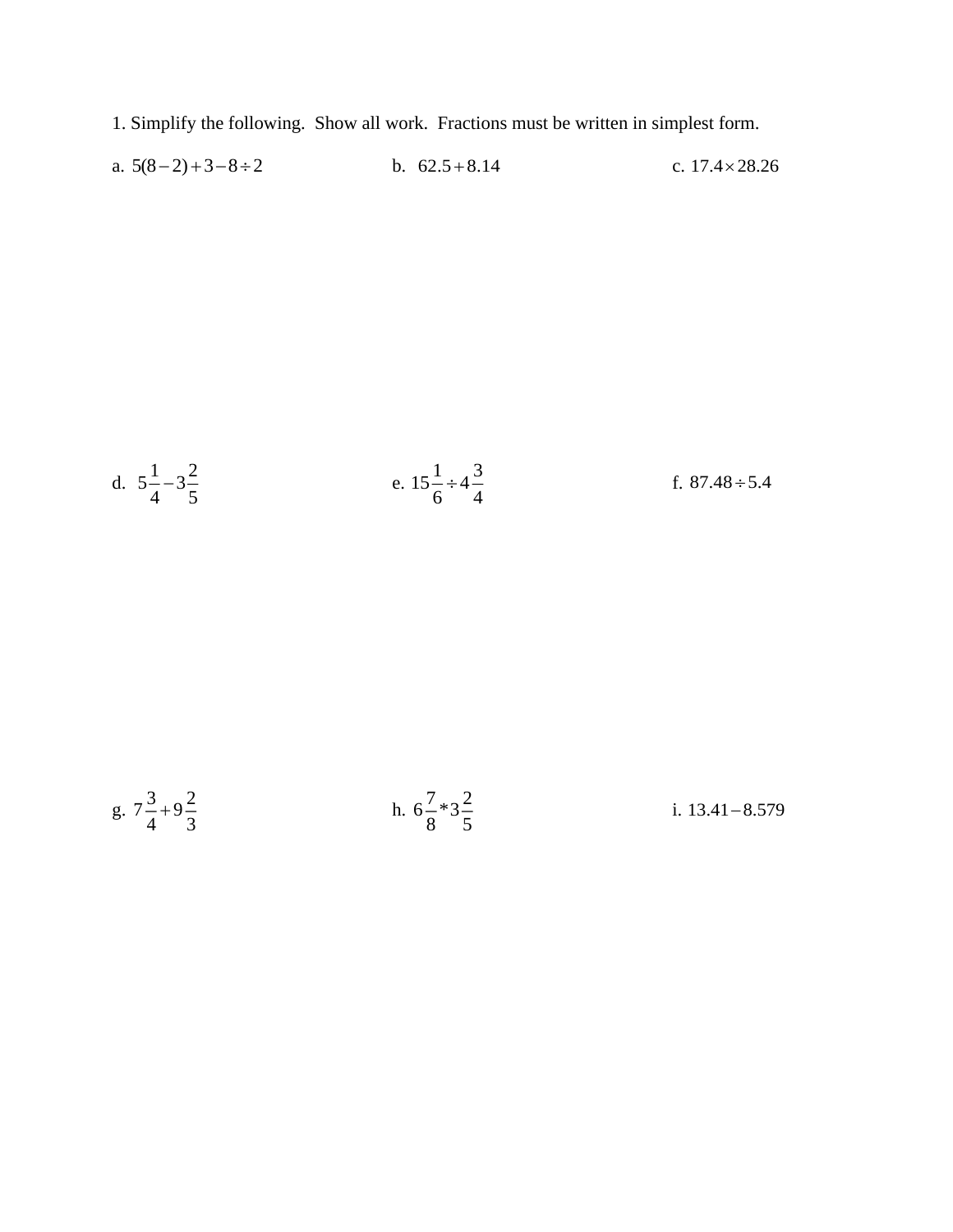2. Find the prime factors of 48.

3. Solve for the unknown. Use the method taught in class and show all work.

a. 
$$
6 + x = 8
$$
  
b.  $x + 8.75 = 16$   
c.  $\frac{4}{x} = \frac{6}{21}$ 

| d. $-5x + 2 = 17$ | e. $-2.4 = \frac{x}{x}$ | f. $\frac{1}{2} + x = \frac{3}{5}$ |
|-------------------|-------------------------|------------------------------------|
|                   |                         |                                    |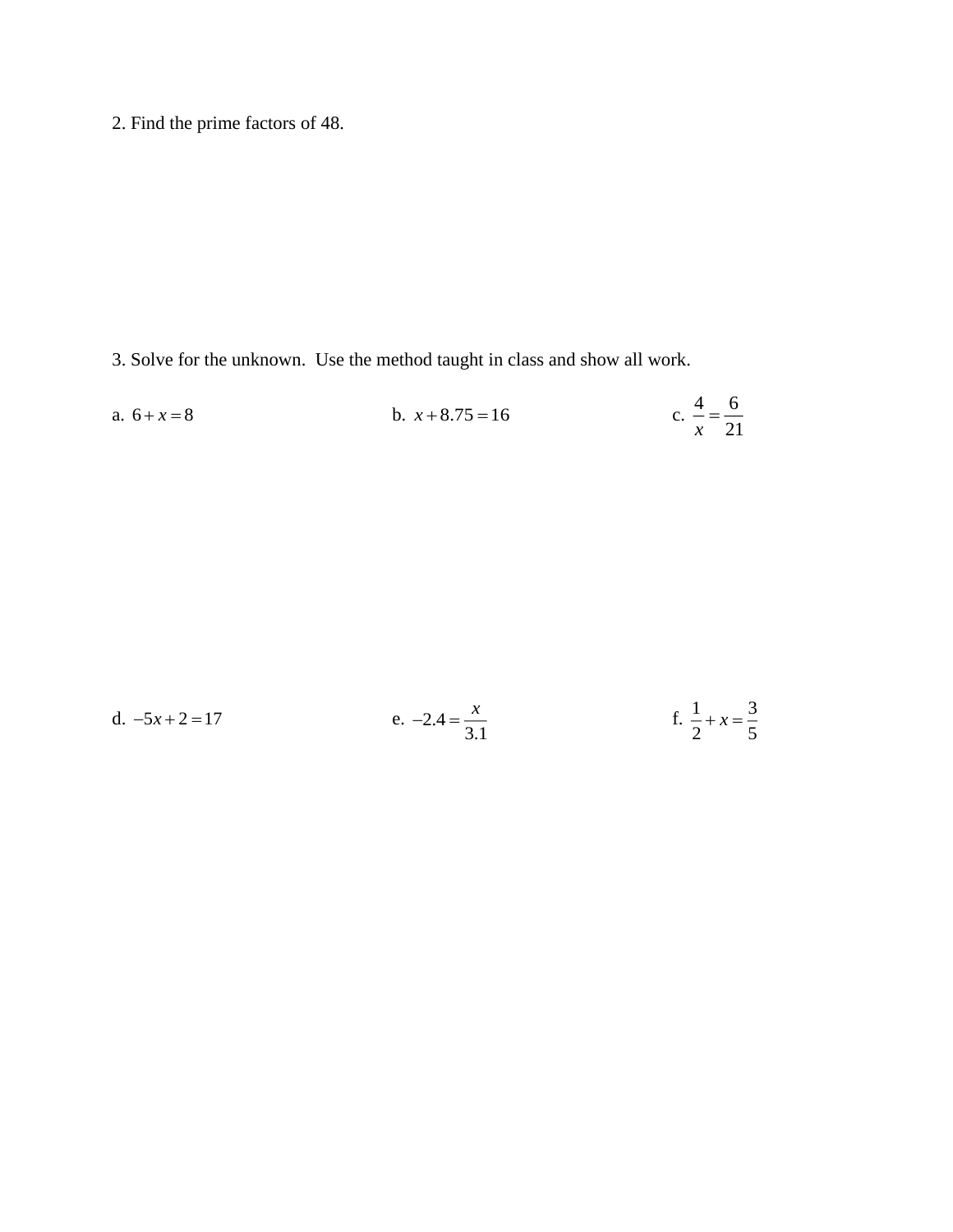4. Solve the inequalities. Use the method taught in class and show all work. Then graph your answer.

a.  $5 + x < -19$  b.  $-4x \ge 20$  c.  $6 \le x + 9$ 

5. You have a box containing 6 red ribbons, 4 blue ribbons, 3 green ribbons, and 2 white ribbons. Find the probabilities assuming you do not replace the ribbon for multiple pulls.

| a. P (red)    | b. P (pink)     | c. P(green or white)  |
|---------------|-----------------|-----------------------|
|               |                 |                       |
|               |                 |                       |
| d. P (orange) | e. P (red, red) | f. $P$ (green, white) |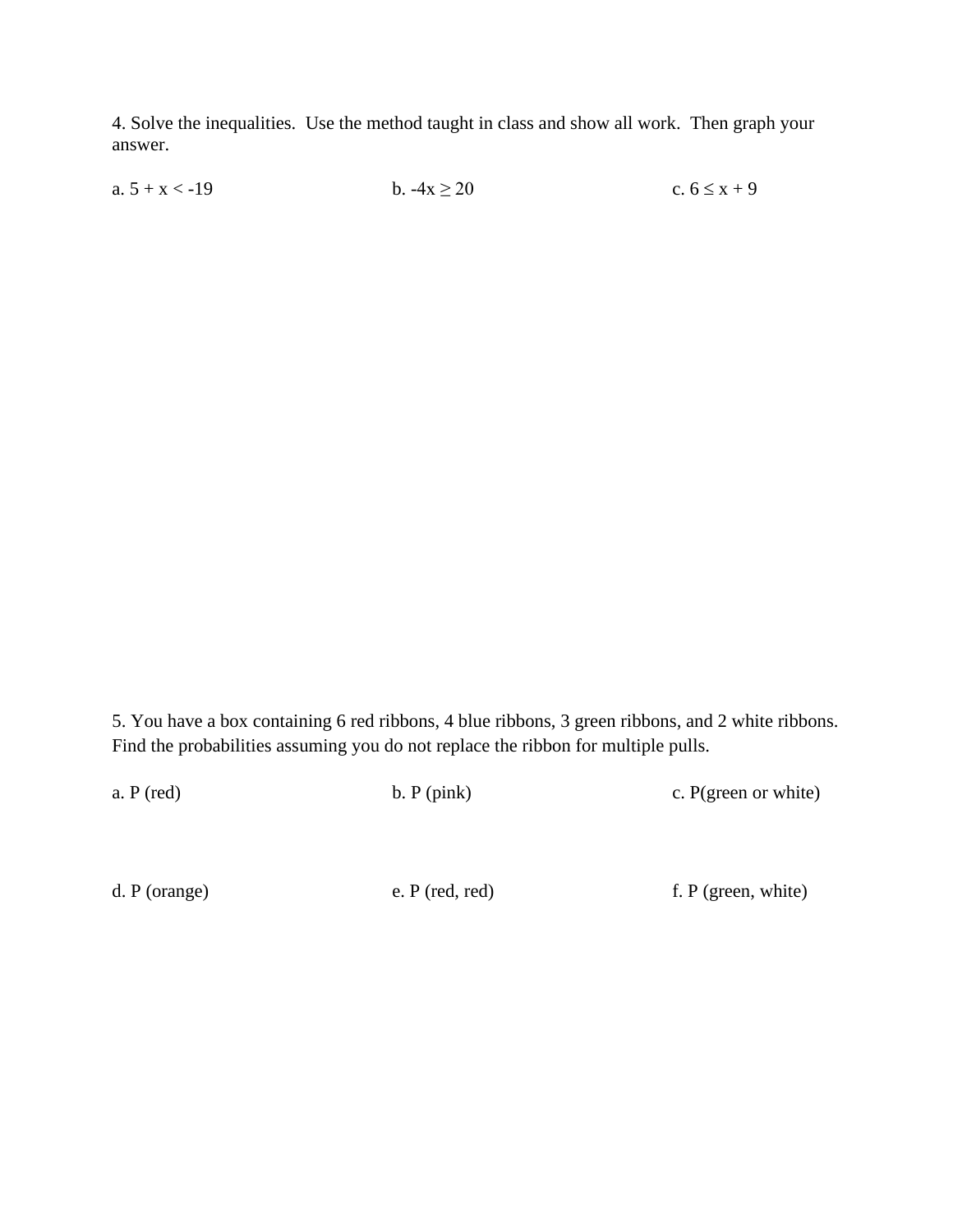6. Graph the following values on the number line.



7. Find the perimeter and area of the following shapes. Show all work. Use correct units in your answer.



8. Find the surface area and volume of the rectangular prism. Show all work and use correct units in your answer.

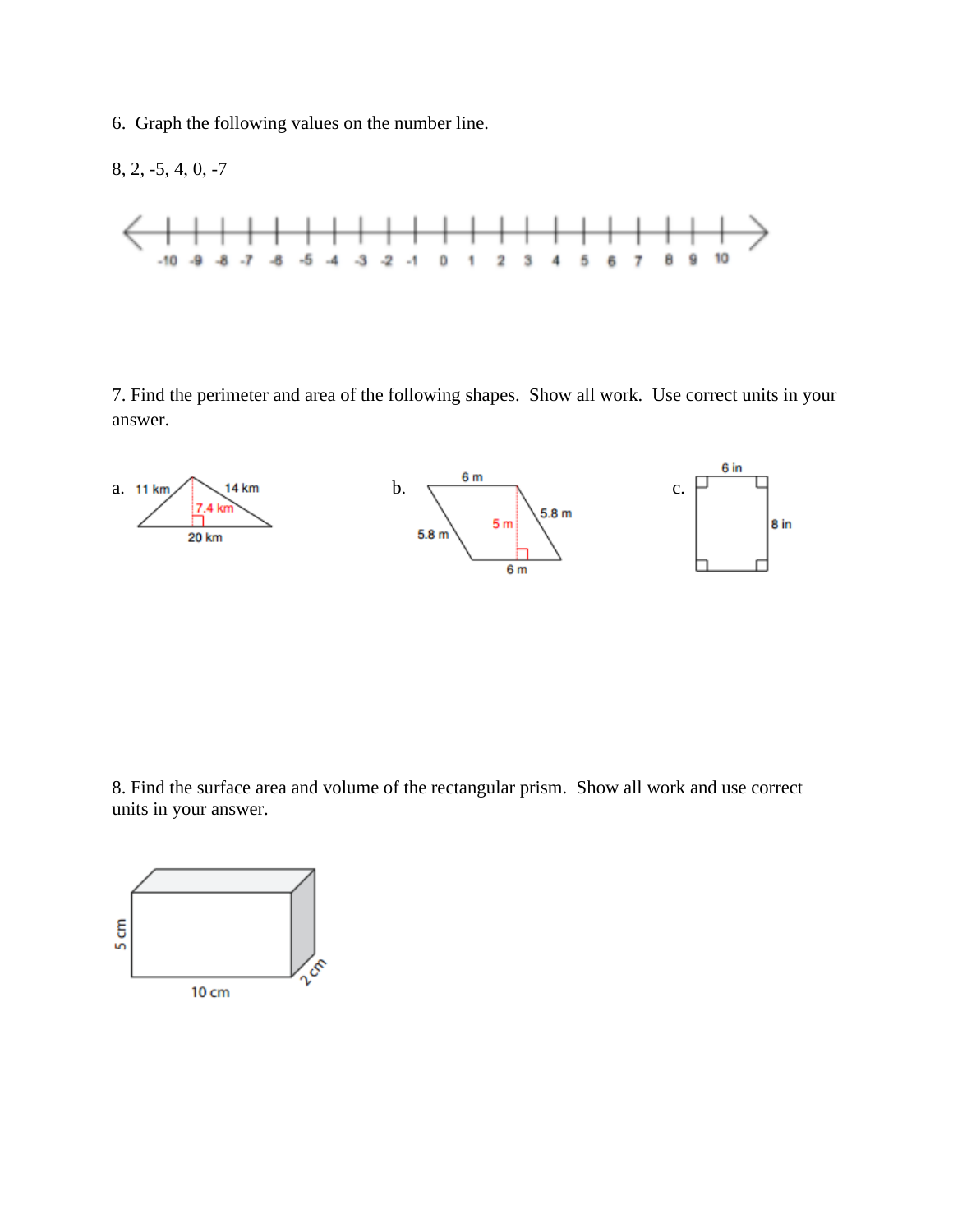9. Solve for the unknown. Use equations as part of your solution.

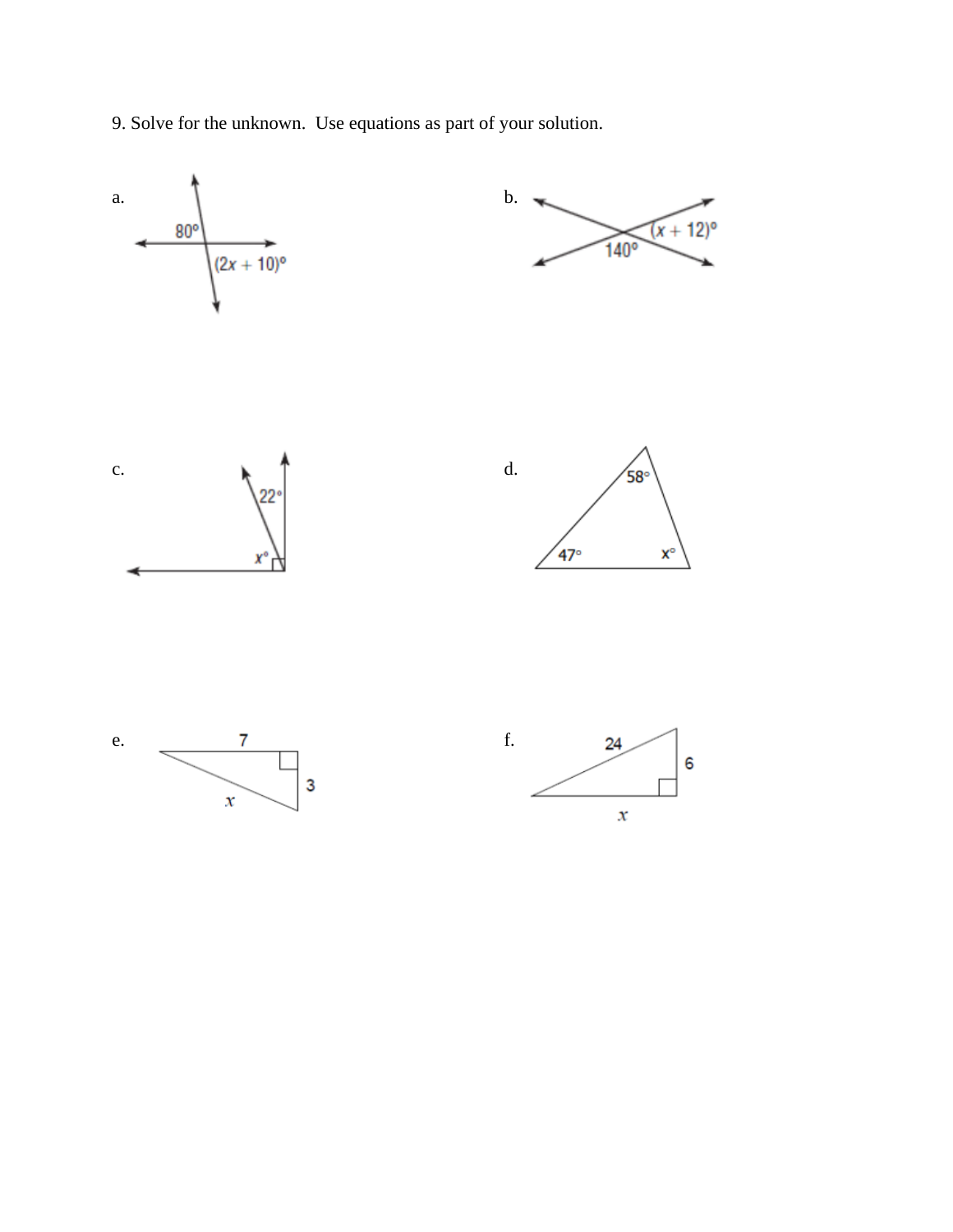10. Before going to the beach you want to get some new clothes. Since it's already summer, the malls are having fantastic sales on their summer stock. You make a list of the things you want to get while the prices are really good.

a. All bathing suits are marked down 30%. The original ticket price on a suit you like is \$36. What is the decimal equivalent of the discount? What is the actual discounted amount?

b. You find a beach towel that was originally \$22 and is now marked down to \$18. What is the percent decrease in the price?

c. A pair of sunglasses is marked down to \$15 from its original price of \$24. If the sales tax is 6% what is the price you will pay?

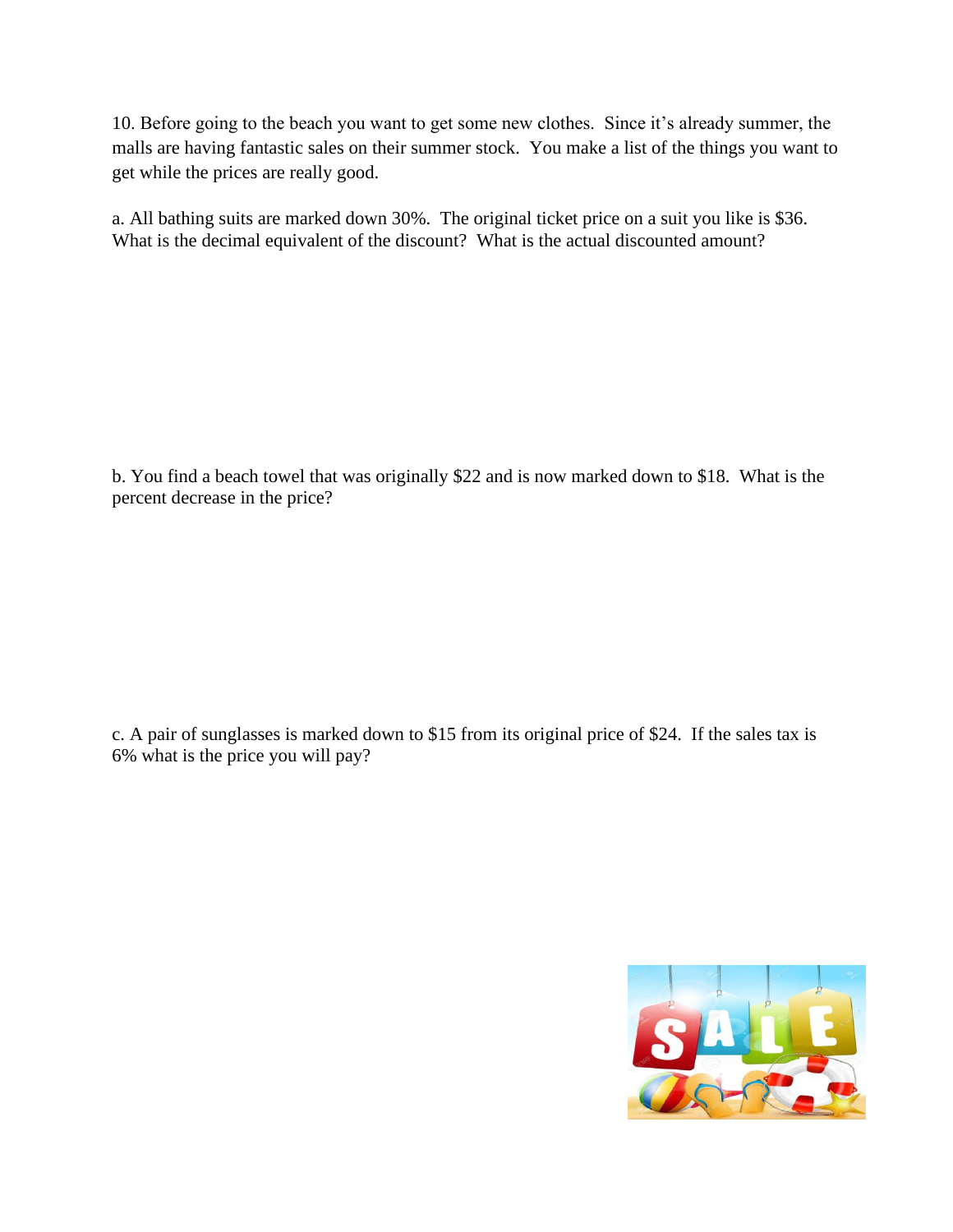

11. You're thinking of setting up a lemonade stand in your neighborhood.

a. On the first day you had 30 customers. Each cup contained 8 fluid ounces of lemonade. Using dimensional anaylsis, how many gallons of lemonade did you use for the 30 customers? Round to the nearest tenth if necessary.

b. If on the first day you made \$22.50 from the 30 customers, how much did you charge each customer? Write your answer in scientific notation.

c. On the second day, you decide that you like mixing ice tea mix with the lemonade, and your mixture is  $\frac{3}{5}$  $\frac{3}{5}$  lemonade and  $\frac{2}{5}$  $\frac{2}{5}$  iced tea. If you still use the 8 fluid ounce cups, how many of the 8 ounces is lemonade? If you made a 48 fluid ounce container, how many of the 48 ounces is lemonade? What percent of the drink is iced tea?

d. On the third day, you have 3 gallons of lemonade, and 2 gallons of the mixed lemonade and iced tea. If your customers don't care which drink they get and you give them either lemonade, or the lemonade/iced tea mixture at random, what percent of the time should they expect to get lemonade?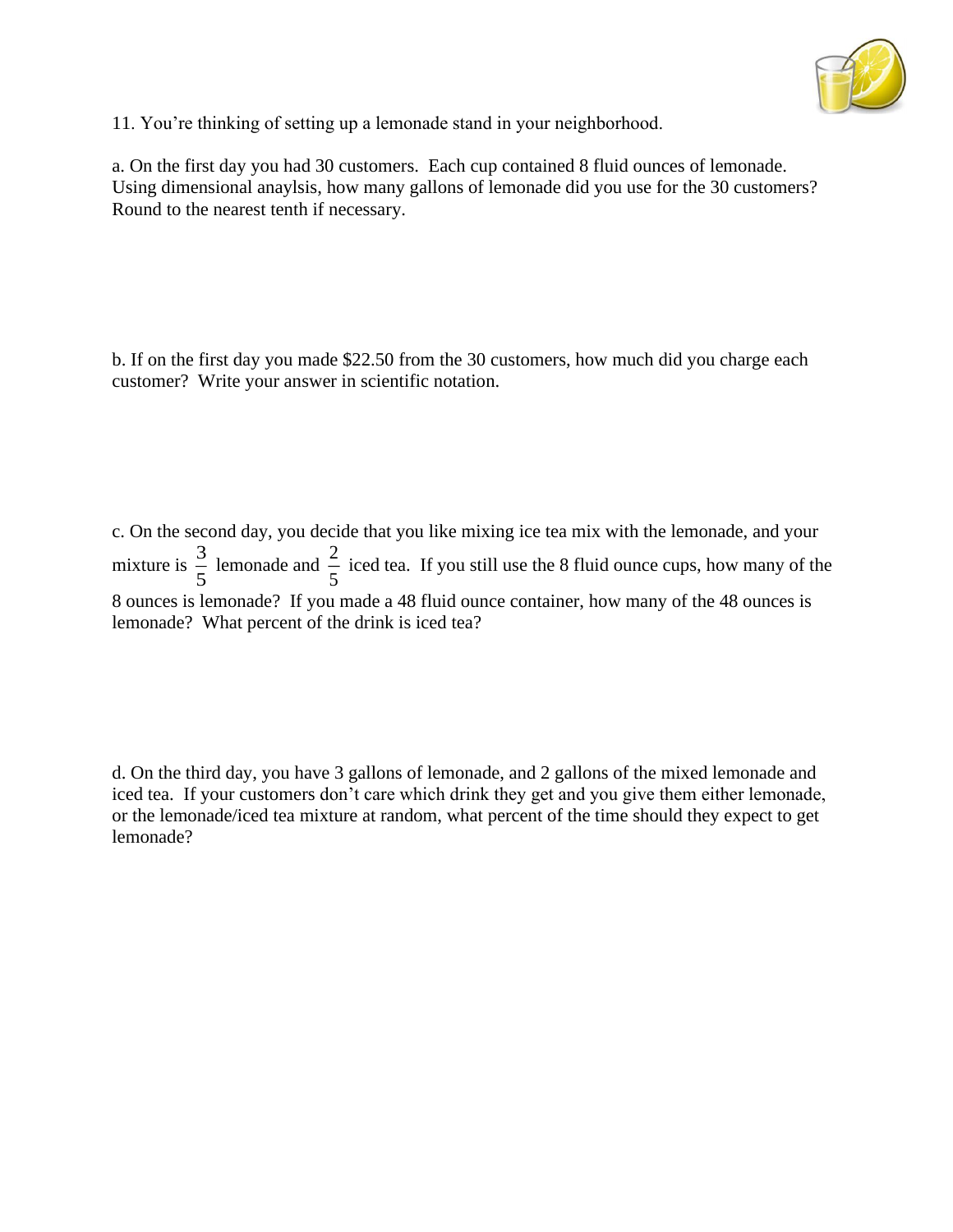12. Your best friend is having a pool party. The pool is rectangular, 27 feet long by 15 feet wide, and has an average depth of 8 feet.

a. What is the perimeter of the pool in feet?



b. If the pool is completely full of water, what is the volume of the water in the pool in cubic feet?

c. Your friend watched as her father filled the pool. When it was one-third full, he said there was approximately 8000 gallons. How many gallons were used to completely fill the pool?

d. Your friend said they just had the pool repainted over the summer. Find the surface area of the pool that was painted. (Be careful with this one.)